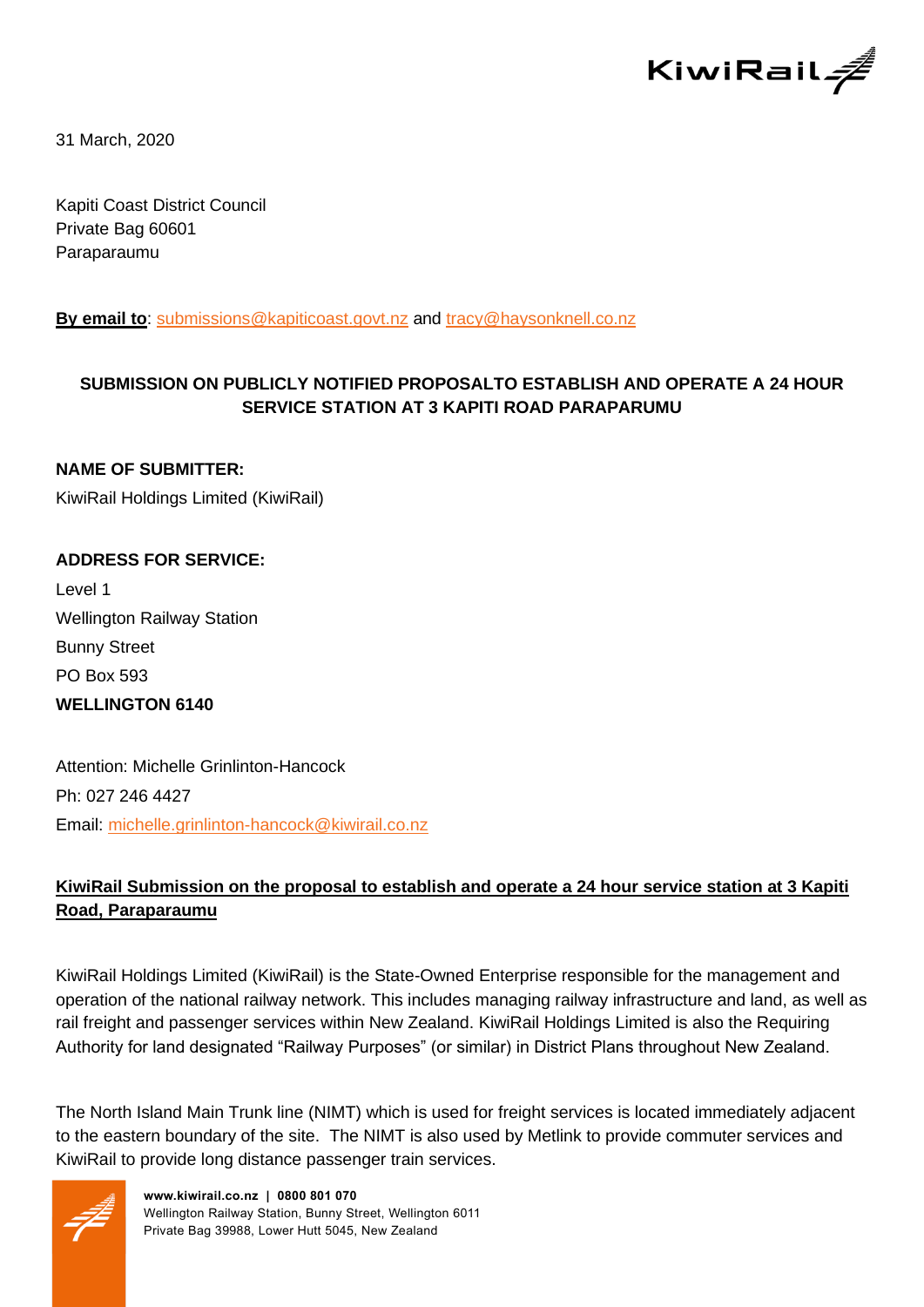

It is also noted that the KiwiRail designation for the NIMT extends across the application site along the eastern boundary between the Paraparaumu Station building and Kapiti Road in both the operative and proposed plans.

This corridor is a key part of the railway network and KiwiRail seeks to protect its ability to operate, maintain and enhance the corridor into the future. Safety is a key concern for KiwiRail, so ensuring level crossing risk is appropriately addressed is increasingly important as sites immediately adjacent to the rail corridor are developed.

### **Submission**

#### *Designation*

The resource consent application makes no reference to, or commentary on the fact that part of the application site is subject to a designation for Railway purposes. There is also no discussion on the impacts that this may have on the application or recognition of the requirement for works within the area subject to the designation being subject to s176 approval from KiwiRail as the Requiring Authority. KiwiRail is in principle not opposed to the potential provision of the leased parking in the area of the application site that is subject to the desgination. However, the correct processes need to be followed to ensure that the impacts of the proposed car parking on KiwiRail interests and operational requirements can be appropriately assessed and considered, including the future implications in the event that the designated area is used for railway purposes.

The applicant is reminded of the requirement to engage with KiwiRail and to obtain s176 approval for the proposed leased carparking before works commence on the site.

### *Transportation Effects*

The effects of the proposal have been assessed via the following three documents

- the transportation assessment undertaken by Harrison Transportation dated July 2018;
- the amended assessment (dated October 2018); and
- an addendum (dated 28 November 2019)

which were provided following the review of the transportation assessment by Beca and a s92 request for further information.

In relation to KiwiRail's interests, the following is noted from the transport assessment information provided:

- The vehicles per day is anticipated to be using the Kapiti Road access is approximately 324 per day with a peak hour rate of 33 per hour.
- The users of the leased parking are likely to use the Kapiti Road entrance unless regular users become frustrated by potential delays and then the users are likely to use the Amohia Road access which will allow a left turn in manoeuvre.
- The leased carparks are likely to be used for all day parking rather than high turnover parking.
- The assessment acknowledges that the sightlines to the east are through the pedestrian fences for the railway crossing.

The following comments are made regarding the transportation assessment:

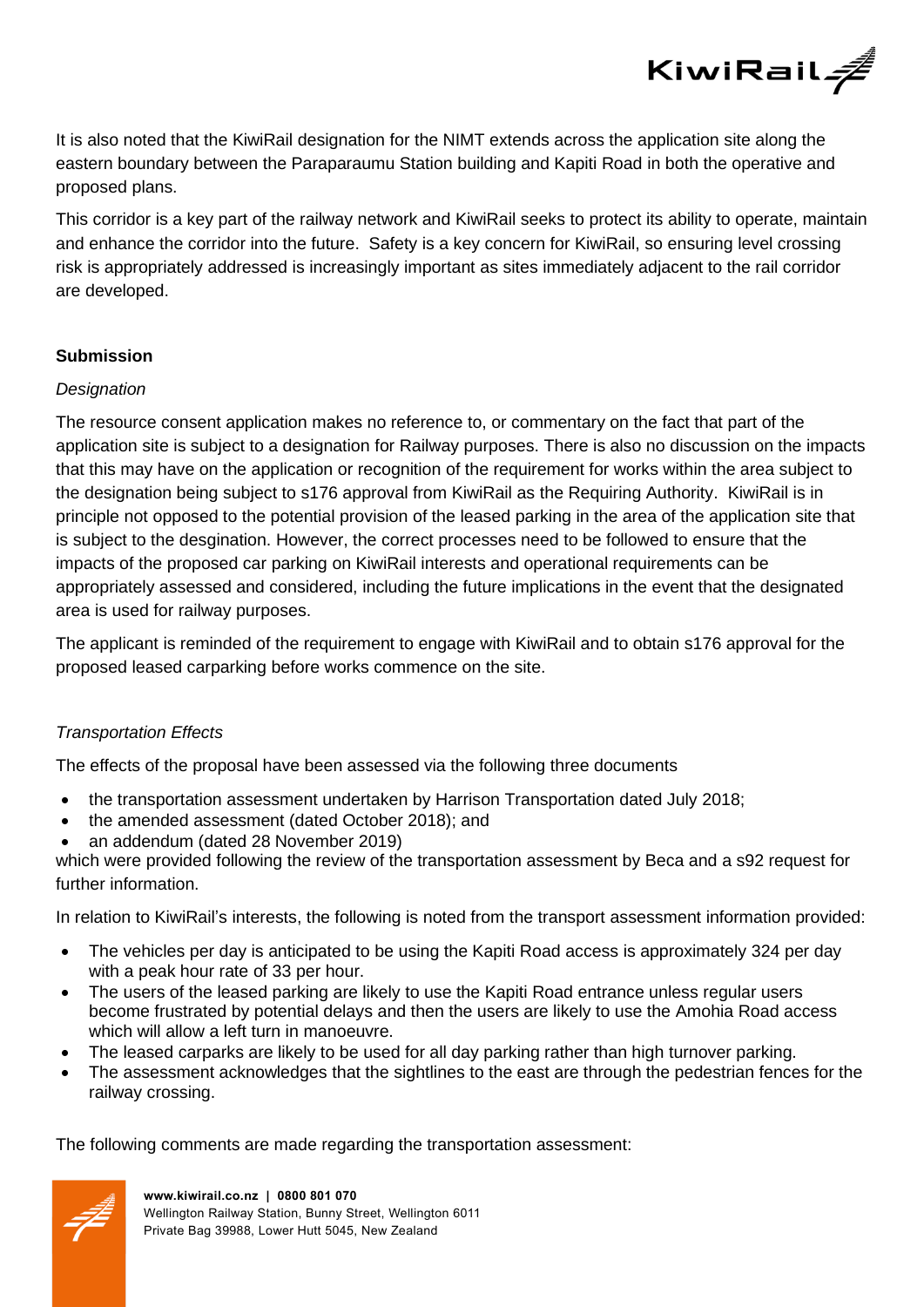

- The leased parking is likely to generate a peak demand in the morning and afternoon as it is likely that the carparking will be used by commuters which will also coincide with the peak timetable for the commuter trains.
- The use of the parking by commuters, and likely associated behaviors and the potential effects of this in relation to the Kapiti Road access and the proximity of the access to the level crossing has not been assessed in relation to the impacts of this on the level crossing.
- The Traffic Assessment notes in relation to the proposal that all movements at the Kapiti Road access are expected to operate efficiently with low delays, negligible queues and a high level of service.

Of note in the transportation assessment is that although the presence of the level crossing is noted and there are a number of photographs of it, there appears to have been no specific consideration given to level crossing risk and whether this might change as a result of the proposed activity and associated traffic movements on the application site. KiwiRail is keen to ensure that this is considered during the resource consent process as it would confirm whether the level crossing safety is adequate for the additional traffic and/or whether it requires mitigation.

KiwiRail uses an assessment process called the Level Crossing Safety Impact Assessment (LCSIA) to assess risk. A key component of the process is the Level Crossing Safety Score (LCSS). Together with the traditional ALCAM level crossing risk model score, the LCSS also looks at three additional data sources associated with crash risk: historical crash and incident data, safety observations made by locomotive engineers and road controlling authority engineers, and a more detailed site assessment of the impact of the existing level crossing layout on traffic/cyclists/pedestrians and their interaction with it and the surrounding transport network.

KiwiRail considers that an LCSIA should be completed for this level crossing as it may be affected by traffic flows generated by the proposed development. The LCSIA will determine whether mitigation (if any) is required as a result of the proposal.

### **Relief sought**

In order to ensure that the nature of the effects are understood, and can therefore be adequately mitigated through conditions in the event consent is granted –

- 1. KiwiRail requests Council require the applicant to undertake a LCSIA prior to the application proceeding to a hearing so that the effects of the proposal in relation to and on the level crossing can be fully understood.
- 2. If as a result of the LCSIA mitigation measures are required as a result of the proposal, KiwiRail seeks for the applicant to amend the application to include those mitigation measures as part of the proposal.

KiwiRail could not gain an advantage in trade competition through this submission*.*

KiwiRail wishes to speak to our submission and will consider presenting a joint case at the hearing with other parties who have a similar submission.